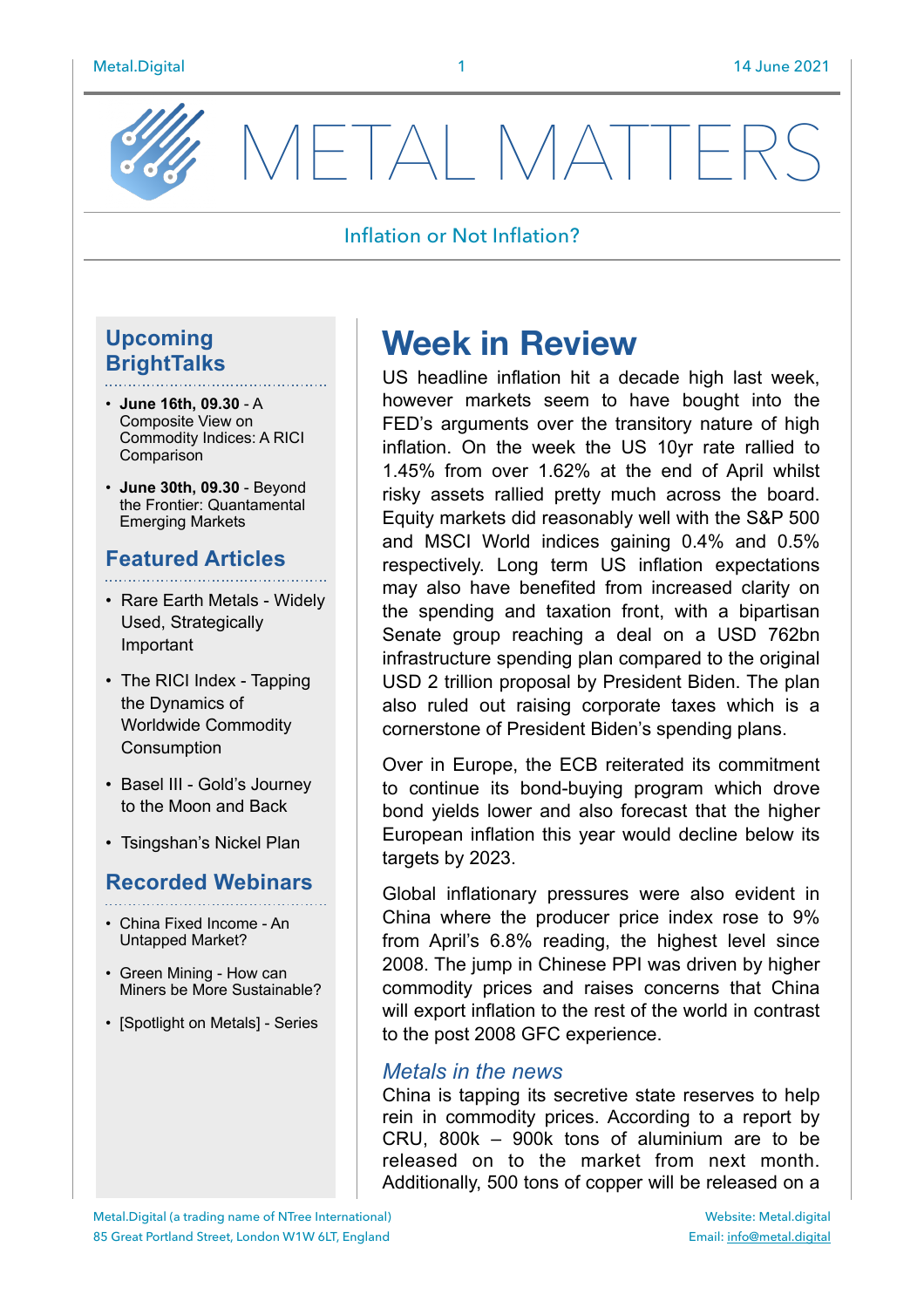### **Week Ahead**  $\frac{2}{14}$  June 2021

The Chinese Communist Party will be celebrating its centennial anniversary on 1st July, and the expectations are that the government will maintain stable financial conditions ahead of this date. Total social financing which

peaked in January and throttled since, edged up slightly in May. Investors will continue to focus on the seemingly endless tugof-war between growing inflationary pressures as the global economy opens up and stalling growth with Covid making a resurgence. The emergence of the delta variant has already caused the UK to delay lockdown easing and China to reintroduce lockdowns in and around Guangzhou. During the upcoming week, investors will be tracking a raft of inflation related data including US PPI, UK and Canada Inflation prints in addition to following the progression of the Covid virus and ongoing responses by various governments.

### **Contact**

**LinkedIn:** 

- [Metal.Digital](https://www.linkedin.com/company/metal-digital/)
- Ntree International

**Twitter:** 

- @MetalDotDigital
- @NTree\_News

In terms of performance, Gold, Platinum and Palladium sold off by 0.7%, 1.6% and 2.4% during the week, whilst Silver, Copper and Nickel rallied by 0.4%, 0.4% and 2.1% respectively. Gold rallied briefly during the week on a higher than expected CPI reading, however ended the week lower as the market bought into the Fed's guidance.

In Peru, left-wing presidential contender, Pedro Castillo is on the cusp of winning the presidency. Mr. Castillo, has threatened to nationalise Peru's mining companies and given, Peru is the world's third largest producer of copper and silver and seventh largest producer of gold, any nationalisation could have a profound impact on the industry.

### Chart of the Week – Annual US CPI

#### Annual US Consumer Price Index (1914 - 2020)



## Metals - Spot Price

| <b>Metal</b> | Price 11<br><b>June USD</b> | <b>Weekly</b><br><b>Change</b><br>% | Mtd.<br>Change<br>% | Ytd.<br><b>Change</b><br>% | <b>Price vs</b><br><b>50d</b><br><b>MA</b> | <b>Price vs</b><br><b>200d</b><br><b>MA</b> | <b>Change in</b><br><b>Futures</b><br>positioning |
|--------------|-----------------------------|-------------------------------------|---------------------|----------------------------|--------------------------------------------|---------------------------------------------|---------------------------------------------------|
| Gold         | 1,878                       | $-0.7%$                             | $-1.5%$             | $-1.1%$                    | 2.9%                                       | 2.0%                                        | $-2.0%$                                           |
| Silver       | 27.9                        | 0.4%                                | $-0.4%$             | 5.7%                       | 4.0%                                       | 8.5%                                        | 4.8%                                              |
| Platinum     | 1,151                       | $-1.6%$                             | $-3.3%$             | 7.3%                       | $-4.5%$                                    | 6.8%                                        | $-16.1%$                                          |
| Palladium    | 2,777                       | $-2.4%$                             | $-1.9%$             | 13.4%                      | $-1.8%$                                    | 11.7%                                       | $-16.1%$                                          |
| Copper       | 9.975                       | 0.4%                                | $-2.7%$             | 28.7%                      | 1.9%                                       | 21.2%                                       | $-21.0%$                                          |
| Nickel       | 18.303                      | 2.1%                                | 2.8%                | 10.7%                      | 6.3%                                       | 9.7%                                        | 90.1%                                             |

Note: All performance data to 11 June. Futures positioning based on CFTC and SHFE data. Past performance is not an indicator of future performance and the value of an investment may fall as well as rise. Investors take on currency risk when taking unhedged exposure to commodities. Source: Bloomberg, NTree

Metal.Digital (a trading name of NTree International) 85 Great Portland Street, London W1W 6LT, England

Website: Metal.digital Email: [info@metal.digital](mailto:info@metal.digital)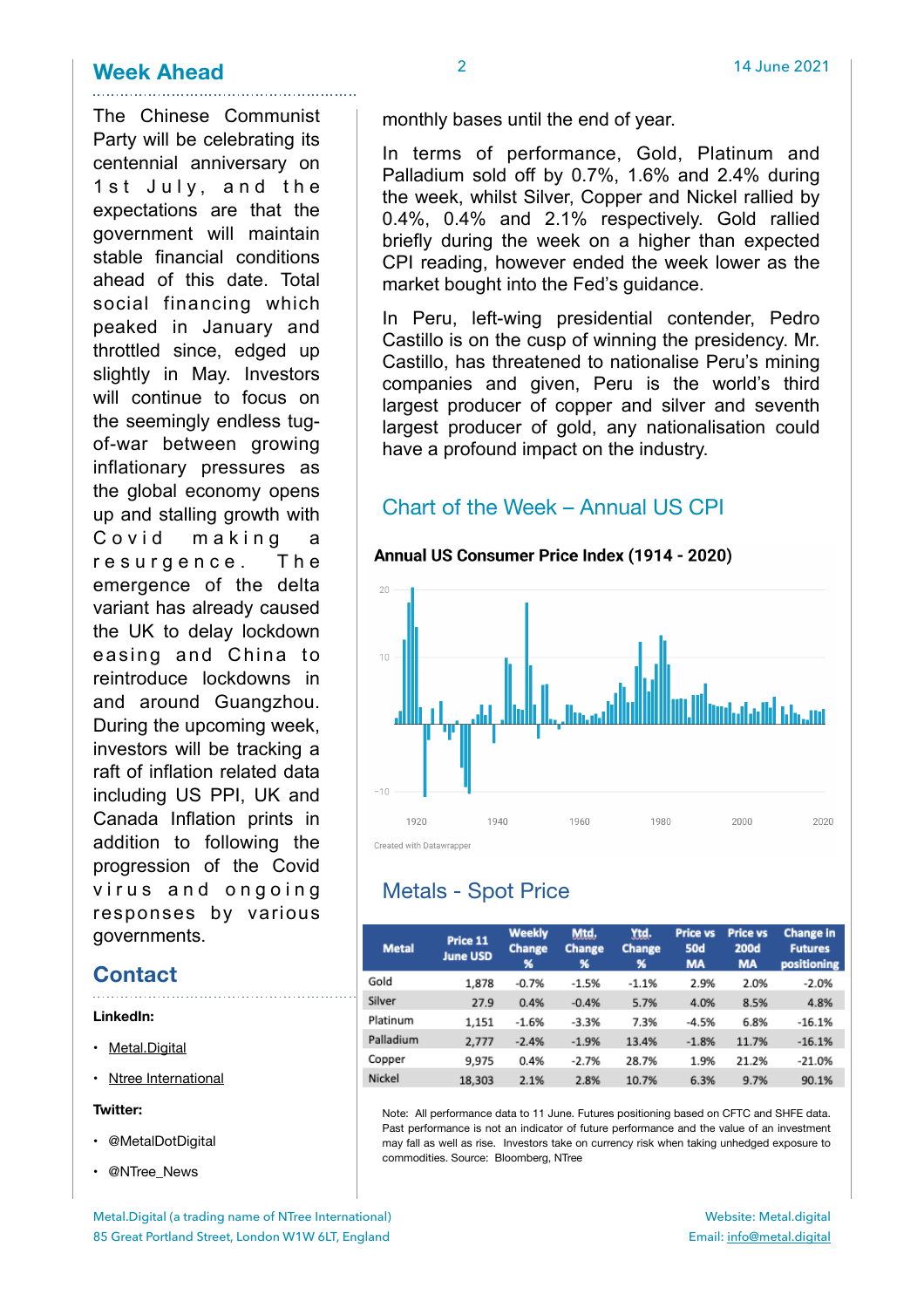Investment in the ETC Securities will involve a significant degree of risk. Investors may lose the value of their entire investment or part of it. Each prospective purchaser of, or investor in, ETC Securities should be familiar with instruments having characteristics similar to the ETC Securities and should fully understand the terms of the ETC Securities and the nature and extent of its exposure to risk of loss.

Performance and capital loss: Past performance is not a reliable indicator of future results. The value of an investment may go down as well as up and can result in losses, up to and including a total loss of the amount initially invested.

Generic risks: Investments in ETCs involve numerous risks including, but not limited to, metal market risks, foreign exchange risks, interest rate risks, and liquidity risks.

Potential investors should refer to the section entitled "Risk Factors" in the Prospectus relating to the GPF Physical Metal ETC Securities Programme for further details of these and other risks associated with an investment in GPF ETCs and consult their financial advisers as needed.

# GPF ETC Listings on LSE and Xetra

| <b>Name</b>                       | <b>LSE Ticker</b> | <b>Xetra Ticker</b> | <b>ISIN</b>  | <b>TER</b> |
|-----------------------------------|-------------------|---------------------|--------------|------------|
| <b>GPF Physical Gold ETC</b>      | TGLD              | OIIA                | XS2265368097 | 0.145%     |
| <b>GPF Physical Silver ETC</b>    | <b>TSLV</b>       | <b>OIIB</b>         | XS2265369574 | 0.200%     |
| <b>GPF Physical Platinum ETC</b>  | <b>TPLT</b>       | 0IIC.               | XS2265369731 | 0.200%     |
| <b>GPF Physical Palladium ETC</b> | TPAL              | <b>OIID</b>         | XS2265370234 | 0.200%     |

#### **Trading**

AP: Flow Traders MM: GHCO, Peel Hunt, Winterflood

Disclaimer

For professional clients and eligible counterparties only

NTree International Limited ("NTree") is an appointed representative of Messels Ltd. which is authorised and regulated by the Financial Conduct Authority. This document does not constitute an offer to buy or sell or a solicitation of an offer to buy securities in any company.

This document is not intended for distribution to any other country where such distribution or use would be contrary to local law or regulation. Specifically, this document is not intended for general distribution in the United States or Canada. Investing in financial markets involves a substantial degree of risk. Nothing described herein is intended to imply that an investment is "safe", "conservative", "risk free" or "risk averse".

This document does not consider the specific investment objective, financial situation or particular needs of any potential investor and is intended only for those investors who are capable of understanding the risk of loss of all or a substantial part of their monies. Potential investors in the UK are reminded that they will not benefit from the UK investors compensation scheme.

Nothing contained herein constitutes investment, legal, tax or other advice nor is to be relied upon in making an investment or other decision. No recommendation is made positive or otherwise, regarding individual securities or investments mentioned herein. Any summary list of risk factors does not purport to be a complete enumeration or explanation of the risks involved in an investment in short and leveraged products. Prospective clients must consult with their own legal, tax and financial advisers before deciding to invest.

This document contains the opinions of the author and